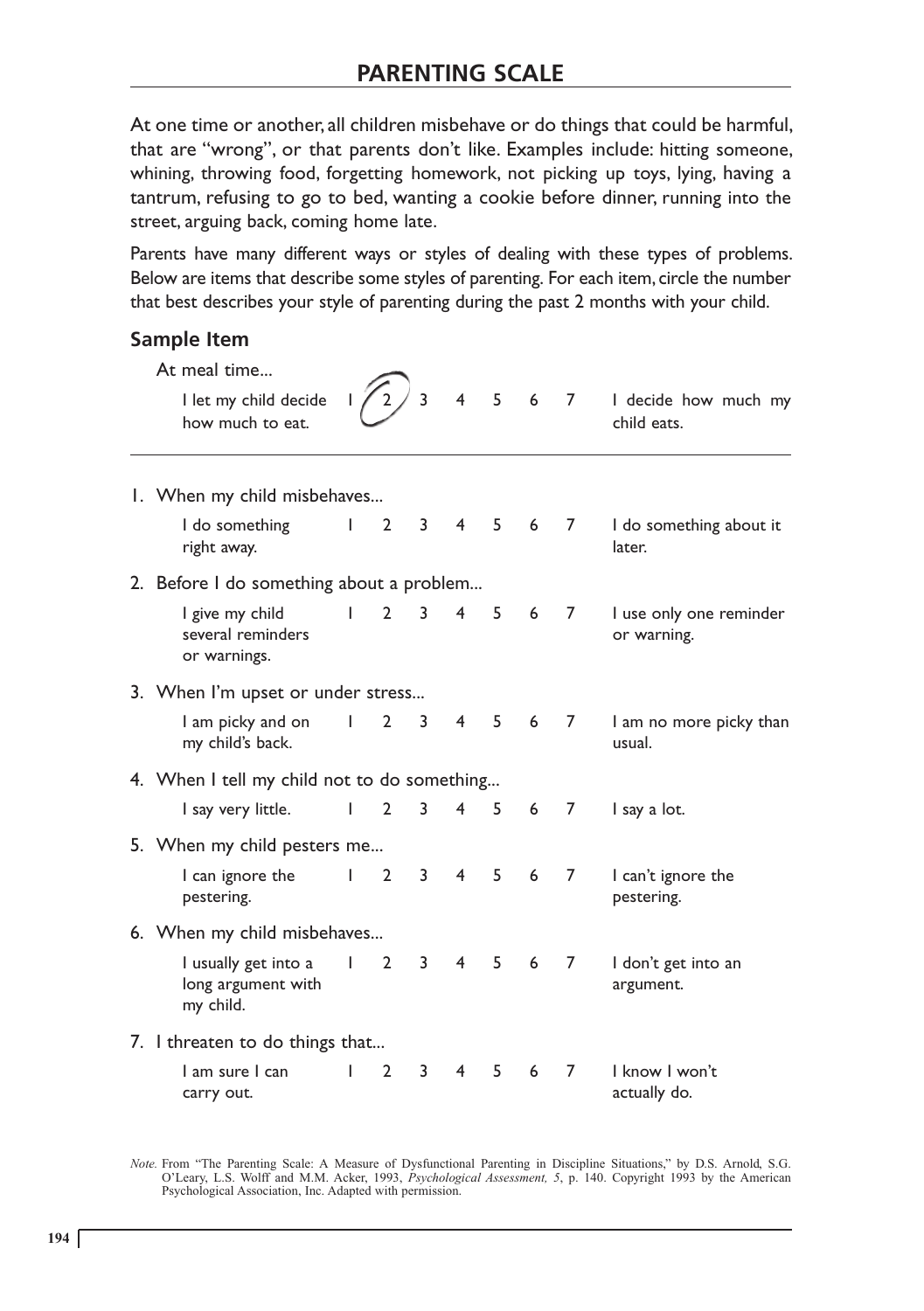| 8. I am the kind of parent that                                                       |              |                |    |                |   |       |                |                                                             |
|---------------------------------------------------------------------------------------|--------------|----------------|----|----------------|---|-------|----------------|-------------------------------------------------------------|
| sets limits on what<br>my child is allowed<br>to do.                                  | $\mathbf{I}$ | $\mathbf{2}$   | 3  | 4              | 5 | 6     | $\overline{7}$ | lets my child do<br>whatever he or<br>she wants.            |
| 9. When my child misbehaves                                                           |              |                |    |                |   |       |                |                                                             |
| I give my child a<br>long lecture.                                                    | T            | $\overline{2}$ | 3  | 4              | 5 | 6     | 7              | I keep my talks short<br>and to the point.                  |
| 10. When my child misbehaves                                                          |              |                |    |                |   |       |                |                                                             |
| I raise my voice<br>or yell.                                                          | L            | $\overline{2}$ | 3  | $\overline{4}$ | 5 | 6     | 7              | I speak to my child<br>calmly.                              |
| II. If saying no doesn't work right away                                              |              |                |    |                |   |       |                |                                                             |
| I take some other<br>kind of action.                                                  | L            | $\mathbf{2}$   | 3  | 4              | 5 | 6     | 7              | I keep talking and trying<br>to get through to my<br>child. |
| 12. When I want my child to stop doing something                                      |              |                |    |                |   |       |                |                                                             |
| I firmly tell my child<br>to stop.                                                    | $\Box$       | $\overline{2}$ | 3  | 4              | 5 | 6     | 7              | I coax or beg my child<br>to stop.                          |
| 13. When my child is out of my sight                                                  |              |                |    |                |   |       |                |                                                             |
| I often don't know<br>what my child<br>is doing.                                      | $\mathbf{I}$ | $\overline{2}$ | 3  | 4              | 5 | 6     | 7              | I always have a good<br>idea of what my child<br>is doing.  |
| 14. After there's been a problem with my child                                        |              |                |    |                |   |       |                |                                                             |
| I often hold a<br>grudge.                                                             | L            | $\overline{2}$ | 3  | 4              | 5 | 6     | 7              | things get back to<br>normal quickly.                       |
| 15. When we're not at home                                                            |              |                |    |                |   |       |                |                                                             |
| I handle my child<br>the way I do<br>at home.                                         | $\mathbf{I}$ | $\overline{2}$ | 3  | 4              | 5 | 6     | 7              | I let my child get away<br>with a lot more.                 |
| 16. When my child does something I don't like                                         |              |                |    |                |   |       |                |                                                             |
| I do something I 2 3 4 5 6 7 I often let it go.<br>about it every time<br>it happens. |              |                |    |                |   |       |                |                                                             |
| 17. When there's a problem with my child                                              |              |                |    |                |   |       |                |                                                             |
| things build up and<br>I do things I don't<br>mean to do.                             | T            | $\overline{2}$ | 3. | 4              |   | 5 6 7 |                | things don't get out of<br>hand.                            |
| 18. When my child misbehaves, I spank, slap, grab, or hit my child                    |              |                |    |                |   |       |                |                                                             |
| never or rarely.                                                                      | I            | 2              | 3  | 4              | 5 | 6     | 7              | most of the time.                                           |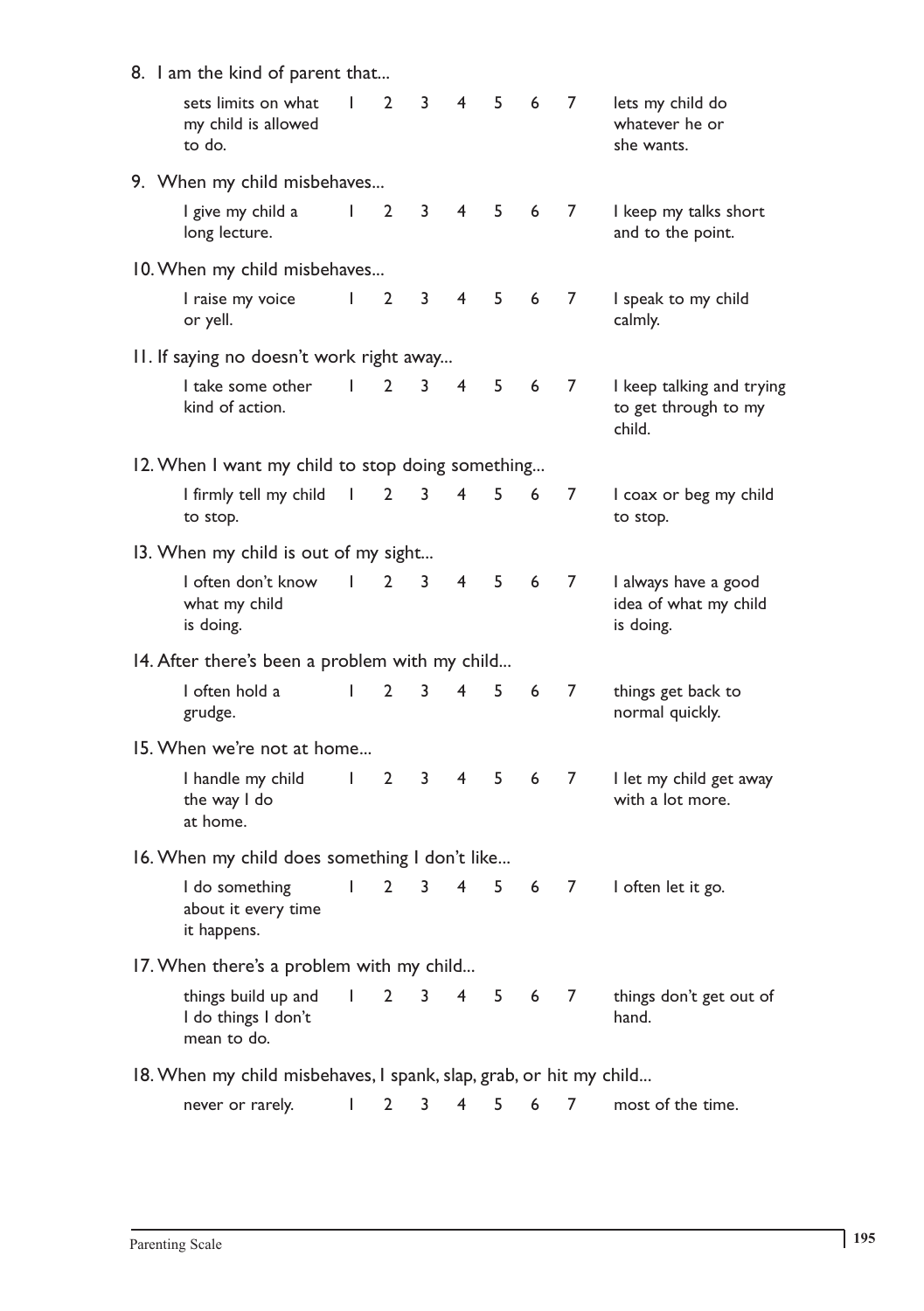|                                                | 19. When my child doesn't do what I ask                         |              |                       |                |                |                |   |   |                                                                                       |  |
|------------------------------------------------|-----------------------------------------------------------------|--------------|-----------------------|----------------|----------------|----------------|---|---|---------------------------------------------------------------------------------------|--|
|                                                | I often let it go or<br>end up doing<br>it myself.              | $\mathbf{I}$ | $\mathbf{2}$          | 3              | 4              | 5              | 6 | 7 | I take some other<br>action.                                                          |  |
| 20. When I give a fair threat or warning       |                                                                 |              |                       |                |                |                |   |   |                                                                                       |  |
|                                                | I often don't carry<br>it out.                                  | I            | $\mathbf{2}$          | 3              | $\overline{4}$ | 5              | 6 | 7 | I always do what I said.                                                              |  |
|                                                | 21. If saying "No" doesn't work                                 |              |                       |                |                |                |   |   |                                                                                       |  |
|                                                | I take some other<br>kind of action.                            | $\mathbf{I}$ | $\mathbf{2}^{\prime}$ | 3              | $\overline{4}$ | 5              | 6 | 7 | I offer my child<br>something nice so<br>he/she will behave.                          |  |
|                                                | 22. When my child misbehaves                                    |              |                       |                |                |                |   |   |                                                                                       |  |
|                                                | I handle it without<br>getting upset.                           | $\mathbf{I}$ | $\mathbf{2}$          | 3              | 4              | 5              | 6 | 7 | I get so frustrated or<br>angry that my child<br>can see I'm upset.                   |  |
| 23. When my child misbehaves                   |                                                                 |              |                       |                |                |                |   |   |                                                                                       |  |
|                                                | I make my child tell I<br>me why he/she did it.                 |              | $\overline{2}$        | 3              | $\overline{4}$ | 5              | 6 | 7 | I say "No" or take some<br>other action.                                              |  |
| 24. If my child misbehaves and then acts sorry |                                                                 |              |                       |                |                |                |   |   |                                                                                       |  |
|                                                | I handle the problem I<br>like I usually would.                 |              | $\overline{2}$        | 3              | 4              | 5              | 6 | 7 | I let it go that time.                                                                |  |
|                                                | 25. When my child misbehaves                                    |              |                       |                |                |                |   |   |                                                                                       |  |
|                                                | I rarely use bad<br>language or curse.                          | $\mathbf{I}$ | $\mathbf{2}$          | 3              | 4              | 5              | 6 | 7 | I almost always use bad<br>language.                                                  |  |
|                                                | 26. When I say my child can't do something                      |              |                       |                |                |                |   |   |                                                                                       |  |
|                                                | I let my child do it<br>anyway.                                 | I            | $\overline{2}$        | 3              | $\overline{4}$ | 5              | 6 | 7 | I stick to what I said.                                                               |  |
|                                                | 27. When I have to handle a problem                             |              |                       |                |                |                |   |   |                                                                                       |  |
|                                                | I tell my child I am<br>sorry about it.                         | I            | 2                     | 3              | 4              | 5              | 6 | 7 | I don't say I'm sorry.                                                                |  |
|                                                | call my child names                                             |              |                       |                |                |                |   |   | 28. When my child does something I don't like, I insult my child, say mean things, or |  |
|                                                | never or rarely. 1 2 3 4 5 6 7 most of the time.                |              |                       |                |                |                |   |   |                                                                                       |  |
|                                                | 29. If my child talks back or complains when I handle a problem |              |                       |                |                |                |   |   |                                                                                       |  |
|                                                | I ignore the<br>complaining and<br>stick to what I said.        | $\mathsf{I}$ | $\mathbf{2}$          | 3 <sup>7</sup> | $\overline{4}$ | 5 <sup>7</sup> | 6 | 7 | I give my child a talk<br>about not complaining.                                      |  |
|                                                | 30. If my child gets upset when I say "No"                      |              |                       |                |                |                |   |   |                                                                                       |  |
|                                                | I back down and<br>give in to my child.                         | $\mathsf{I}$ | $2^{\circ}$           |                |                |                |   |   | 3 4 5 6 7 I stick to what I said.                                                     |  |